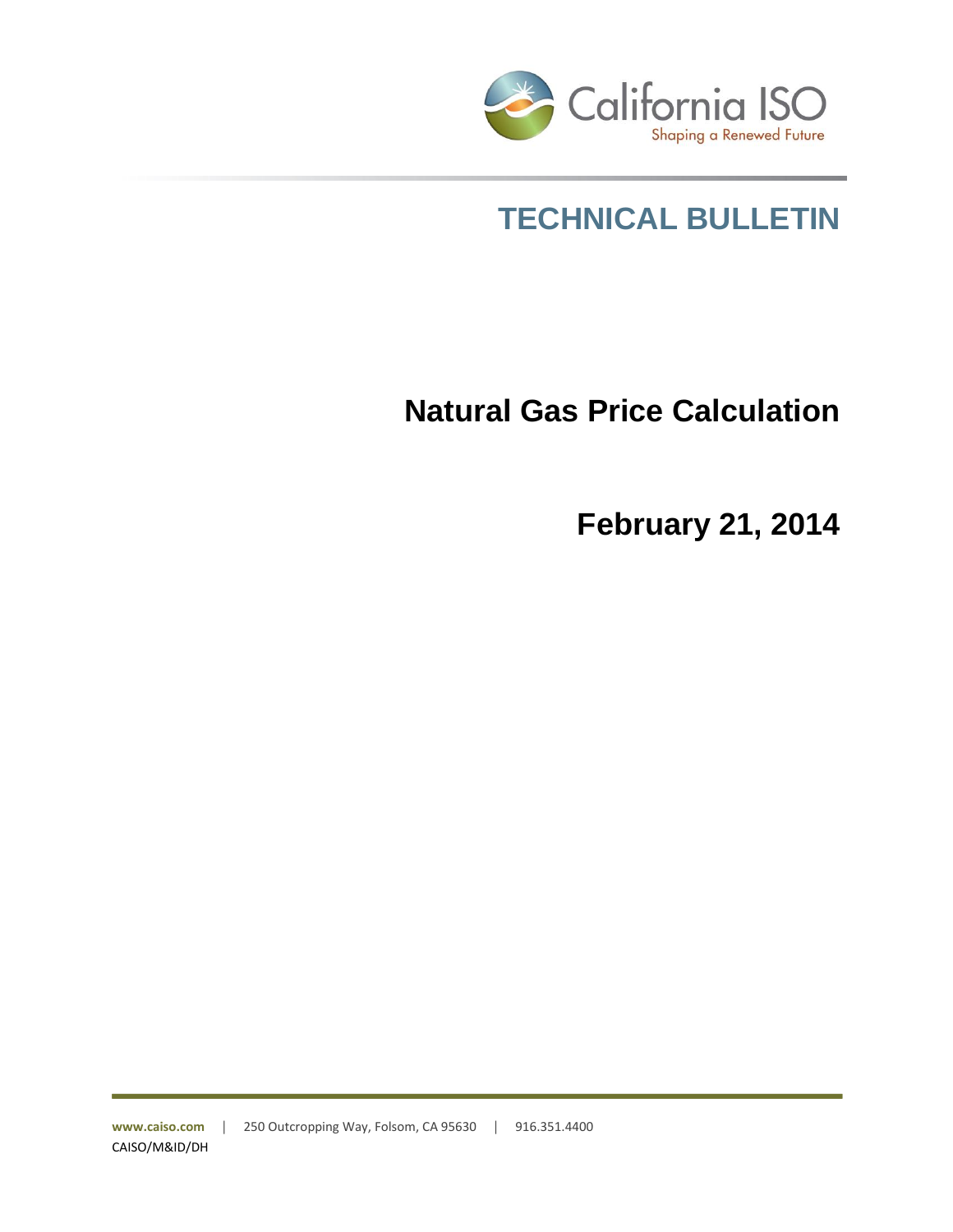

# **Contents**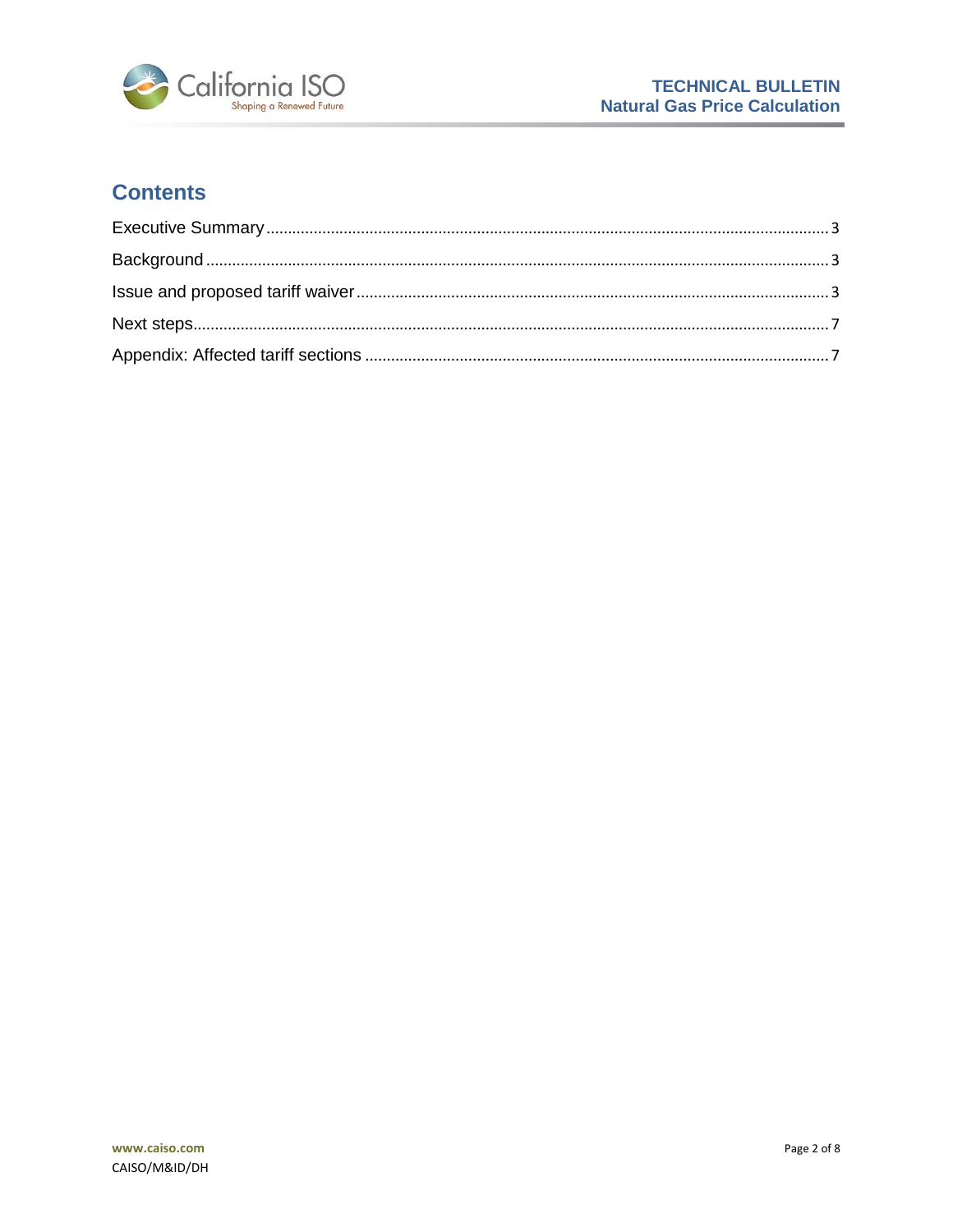



## <span id="page-2-0"></span>**Executive Summary**

The ISO proposes to file with FERC a request for a tariff waiver to, in the event of significant natural gas price increases between days, allow the ISO to: (1) update the natural gas price used in the calculation of the minimum load and start-up proxy costs used in the day-ahead market runs; and (2) allow the use of only one natural gas price index rather than two or more in updating the gas prices used for that day. The tariff waiver will be narrowly scoped to address atypical and significant increases in natural gas prices, as occurred on February 6, 2014. The tariff waiver will allow the ISO more flexibility to react in times of significant natural gas price spikes and more effectively reflect these costs in the market.

## <span id="page-2-1"></span>**Background**

The ISO calculates gas-fired generating units' start-up costs based on a unit's start-up fuel and natural gas prices. The ISO refers to these calculations as "proxy costs." The ISO also calculates units' minimum load costs, which are calculated based on a unit's heat rate characteristics and natural gas prices. The ISO also includes operations and maintenance costs in its calculation of these costs. The ISO adds 10 percent to its calculation of minimum load costs to arrive at the minimum load costs used by the ISO market.

The ISO uses these costs differently depending on whether a market participant has elected the "proxy cost" or the "registered cost" option for the start-up or minimum load costs of a unit. Market participants can elect either of these two options for either a unit's start-up costs, minimum load costs, or both. The ISO implements these options as follows:

- Proxy Cost Option: Market participants can submit daily start-up and/or minimum load bids that can be no more than the unit's proxy costs. The ISO uses the unit's proxy start-up and/or minimum load costs to create a bid if a market participant does not submit a required bid.
- Registered Cost Option: Market participants can submit a start-up and/or minimum load bid that stands for 30 days, unless the proxy cost calculation exceeds the registered costs, in which case the market participant can switch to the proxy cost option. This minimum load cost bid for parties under this option can be up 150% the unit's proxy costs as calculated by the ISO.

If a unit elects the Registered Cost Option, it will remain so for a minimum of 30 days in the ISO's Master File unless the unit's minimum load and start-up costs as calculated pursuant to the Proxy Cost option exceed the Registered Cost option. Under this scenario, the scheduling coordinator may elect to switch to the Proxy Cost option for the balance of any 30-day period

### <span id="page-2-2"></span>**Issue and proposed tariff waiver**

On February 6, 2014, natural gas prices increased three-fold from approximately \$7/MMBtu the previous day to \$20/MMBtu in some regions. While generators can provide energy bids that reflect more updated natural gas prices, the ISO's proxy cost calculations of start-up and minimum load costs used in the day-ahead market is based on natural gas prices that have a time lag because that is when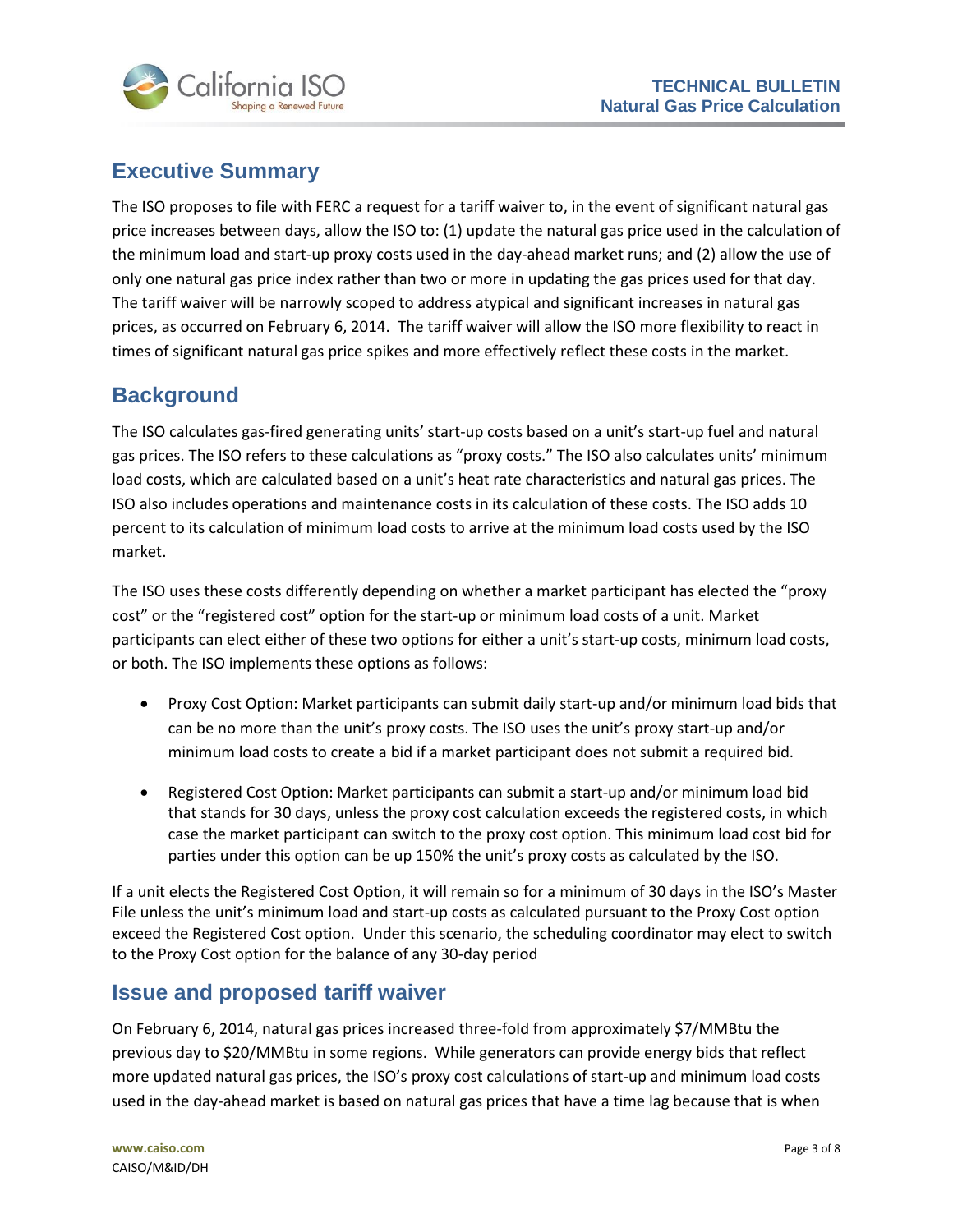

more than one natural gas price index is available. Consequently, the start-up and minimum load costs for units that selected the proxy cost option did not incorporate the natural gas price spike that occurred on February 6<sup>th</sup>. The ISO proposes a waiver of certain tariff provisions to address scenarios under which there are significant natural gas price increases (see the Appendix for the affected tariff sections) so that the increases will be more accurately reflected in the start-up and minimum load costs of units that select the proxy cost option.

In calculating the cost of fuel used in calculating start-up and minimum load proxy costs under the proxy cost option, the ISO is currently required by its tariff and business practice manuals to use at least two prices from two or more of the following publications: Natural Gas Intelligence, SNL Energy/BTU's Daily Gas Wire, Platt's Gas Daily, and the Intercontinental Exchange. For the purposes of the day-ahead market, the ISO is also required to update the gas price index between 19:00 and 22:00 Pacific Time of the previous day using natural gas prices published on the day that is two days prior to the applicable trading day, unless gas prices are not published on that day, in which case the CAISO will use the most recently published prices that are available. The ISO proposes to ask the FERC for a tariff waiver for section 39.7.1.1.1.3 to allow the ISO to use only one natural gas index rather than the minimum of two currently specified, and to be able to use a more up to date index for the day-ahead market.

Figure 1 below provides an illustrative example of when the ISO calculates the natural gas price for minimum load and start-up proxy prices used by the day-ahead market under the current tariff provisions and how this would change with a tariff waiver. For example, the ISO currently uses the gas price index for gas traded on Day 2 to be delivered on Day 3 (highlighted in blue). The ISO updates this information between 19:00 and 22:00 on Day 2 (highlighted in blue). On Day 3, the gas price from Day 2 (for delivery on Day 3) will be used for both the real-time and day-ahead market runs (also highlighted in blue). The process repeats for Day 3 and 4 (this time highlighted in green).

Under the proposed tariff waiver, should the ISO anticipate a significant natural gas price increase the morning of Day 3, then the ISO would seek to use more updated information before the close of the day-ahead market (noted in the box highlighted in yellow) rather than the lower gas price from Day 2 (highlighted in blue). The ISO believes that use of a more up-to-date price index will allow the ISO to better reflect a resource's costs in the day-ahead market run.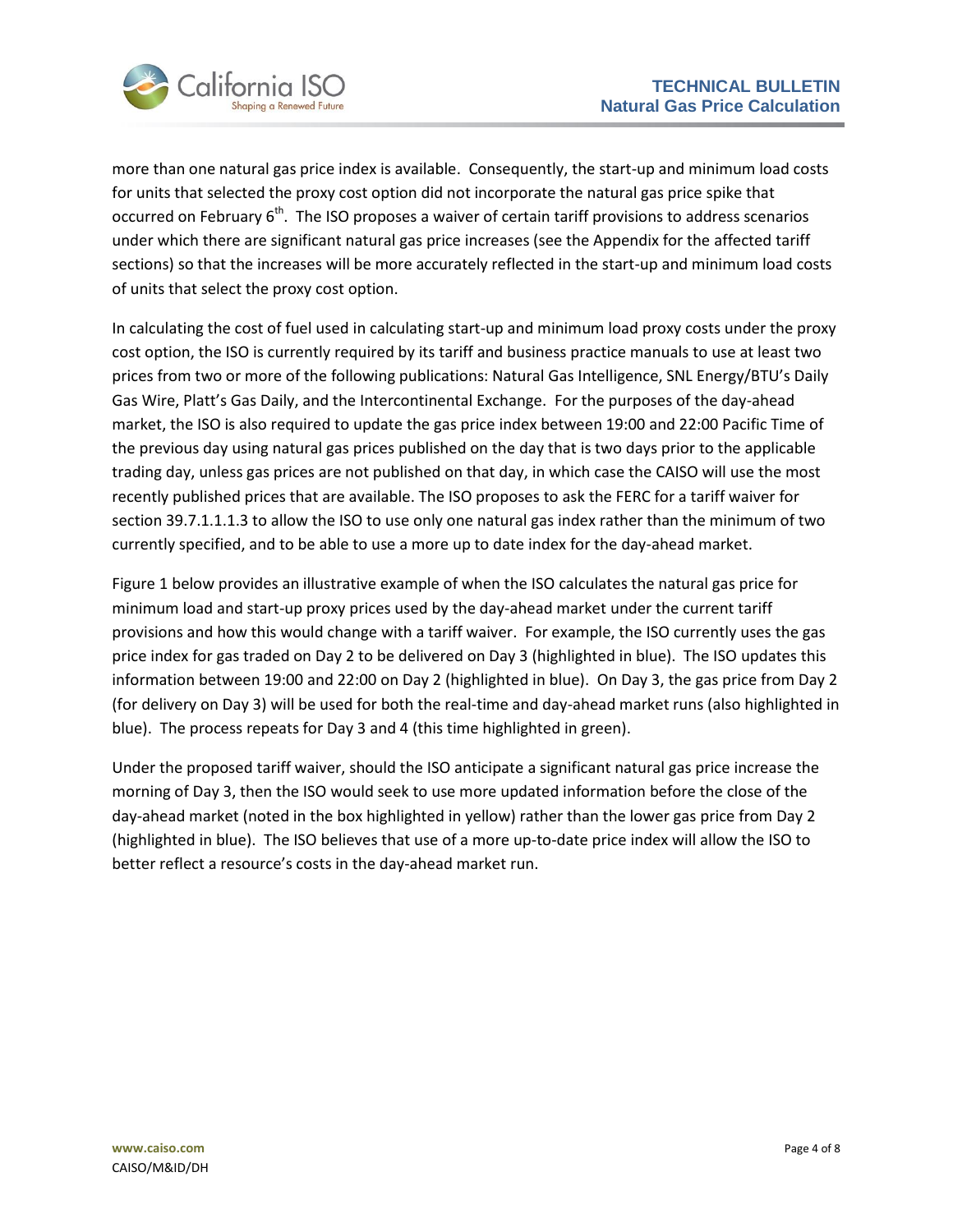

| Current natural gas price calculation |                                                       |                                                     |                                                     |                                                  |  |
|---------------------------------------|-------------------------------------------------------|-----------------------------------------------------|-----------------------------------------------------|--------------------------------------------------|--|
| <b>Time</b>                           | Event                                                 | Day 2                                               | Day 3                                               | Day 4                                            |  |
| T-75 min                              | <b>ISO</b> real-time<br>market closes                 | Use gas price from<br>Day 1 (for Day 2<br>delivery) | Use gas price from<br>Day 2 (for Day 3<br>delivery) | Use gas price from Day 3<br>(for Day 4 delivery) |  |
| Approx. 6:00-<br>10:00                | Gas trading for<br>next day delivery                  | Gas for Day 3 delivery                              | Gas for Day 4 delivery                              | Gas for Day 5 delivery                           |  |
| 10:00                                 | ISO day-ahead<br>market closes                        | Use gas price from<br>Day 1 (for Day 2<br>delivery) | Use gas price from<br>Day 2 (for Day 3<br>delivery) | Use gas price from Day 3<br>(for Day 4 delivery) |  |
| 19:00-22:00                           | ISO updates gas<br>price index with<br>today's trades | Update with gas for<br>Day 3 delivery               | Update with gas for<br>Day 4 delivery               | Update with gas for Day<br>5 delivery            |  |

#### **Figure 1: Day-Ahead Market Natural Gas Price Calculation Timing**

| Proposed natural gas price calculation |                                                       |                                                     |                                                     |                                                  |  |
|----------------------------------------|-------------------------------------------------------|-----------------------------------------------------|-----------------------------------------------------|--------------------------------------------------|--|
| <b>Time</b>                            | Event                                                 | Day 2                                               | Day 3                                               | Day 4                                            |  |
| $T-75$ min                             | <b>ISO</b> real-time<br>market closes                 | Use gas price from<br>Day 1 (for Day 2              | Use gas price from<br>Day 2 (for Day 3              | Use gas price from Day 3<br>(for Day 4 delivery) |  |
|                                        |                                                       | delivery)                                           | delivery)                                           |                                                  |  |
| Approx. 6:00-<br>10:00                 | Gas trading for<br>next day delivery                  | Gas for Day 3 delivery                              | Gas for Day 4 delivery                              | Gas for Day 5 delivery                           |  |
| 10:00                                  | ISO day-ahead<br>market closes                        | Use gas price from<br>Day 1 (for Day 2<br>delivery) | Use gas price from<br>Day 3 (for Day 4<br>delivery) | Use gas price from Day 3<br>(for Day 4 delivery) |  |
| 19:00-22:00                            | ISO updates gas<br>price index with<br>today's trades | Update with gas for<br>Day 3 delivery               | Update with gas for<br>Day 4 delivery               | Update with gas for Day<br>5 delivery            |  |

Only one reliable natural gas price index is available at approximately the 10:00 timeframe that could be used to calculate fuel costs for purposes of determining cost-based start-up and minimum load proxy costs for the day-ahead market run. This is the index produced by the IntercontinentalExchange, Inc. (ICE).

The update in the natural gas price index will affect units under the proxy cost option but not the registered cost option. Therefore, the ISO proposes to ask the FERC for a tariff waiver for section 30.4.1.2 to allow units to switch from the registered to the proxy cost option without the requirement that the unit's costs under the proxy cost option exceed those under the registered cost option.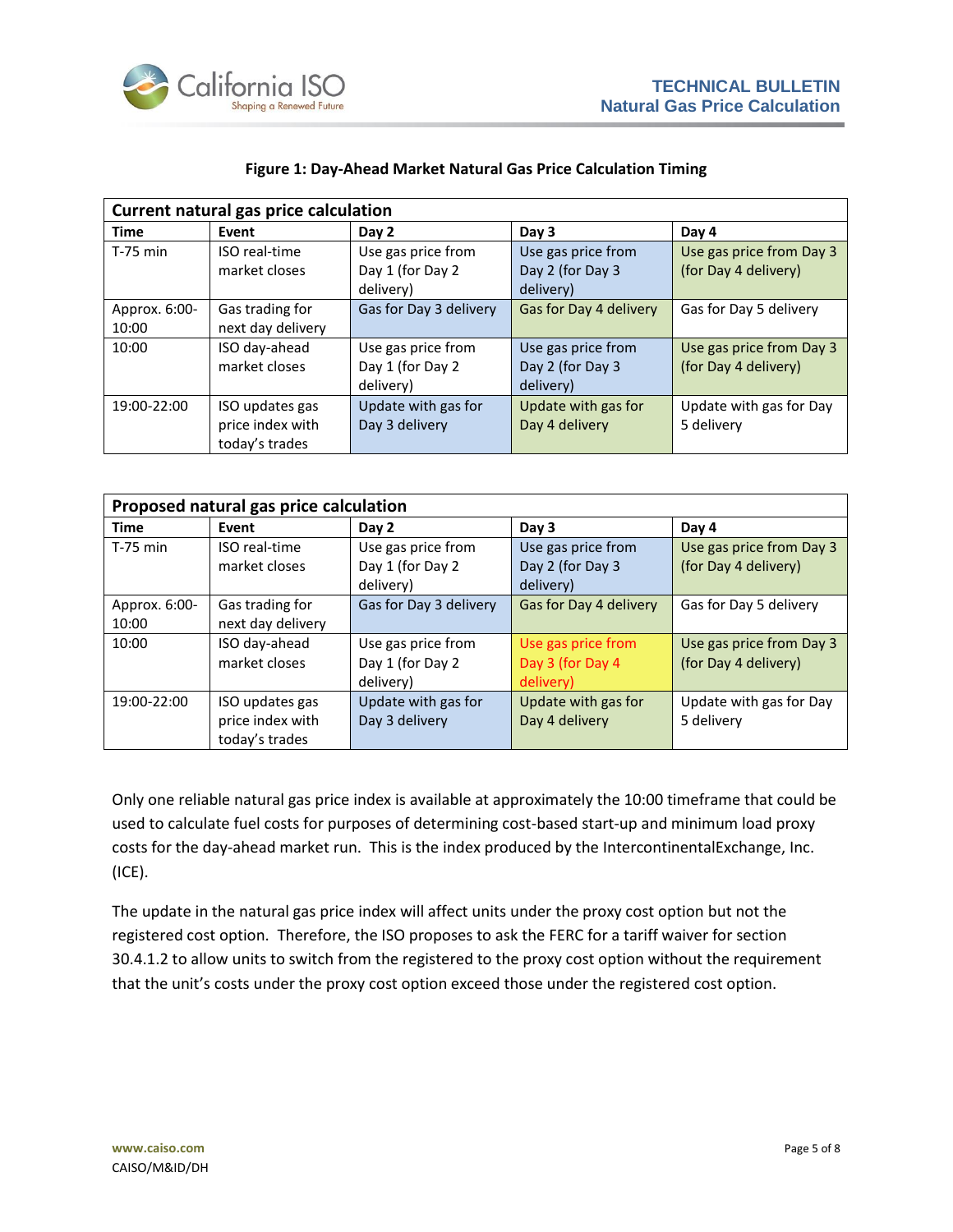

The ISO proposes the following process to identify the events that will trigger use of the single index available on the same day under the tariff waiver if granted. Figure 2 below summarizes these processes into a flowchart.

- 1. Based on the best information available, the ISO will monitor on a daily basis whether there will be significant natural gas price increases between the night before when the natural gas price was updated and the start of the day-ahead market run the next day. If no significant increase is expected, the ISO will follow its current procedures consistent with the current tariff and business practice manuals.
- 2. If there is a change in natural gas prices between the previous night and before the day-ahead market run in excess of an ISO-determined threshold (for example, an increase of 150%), the ISO will initiate a new process to incorporate a more up to date index in the calculation of the proxy cost option.
- 3. The new process will include one or more market messages from the ISO to communicate at minimum the following points:
	- a. The trigger for the procedure to use the more updated index has been met;
	- b. The day-ahead market will be held open beyond the currently allowable timeframe;
	- c. The updated natural gas price calculation from the IntercontinentalExchange, Inc. (ICE);
	- d. The time at which Scheduling Coordinators can start to resubmit day-ahead start-up and minimum load costs under the proxy cost option and market bids; and
	- e. The new time at which the day-ahead market will close.

The latest the ISO will update the natural gas price will be at 12:00 noon and the latest the market will close will be at 12:30 to ensure we can publish at 14:30.



#### **Figure 2: Proposed process under tariff waiver flowchart**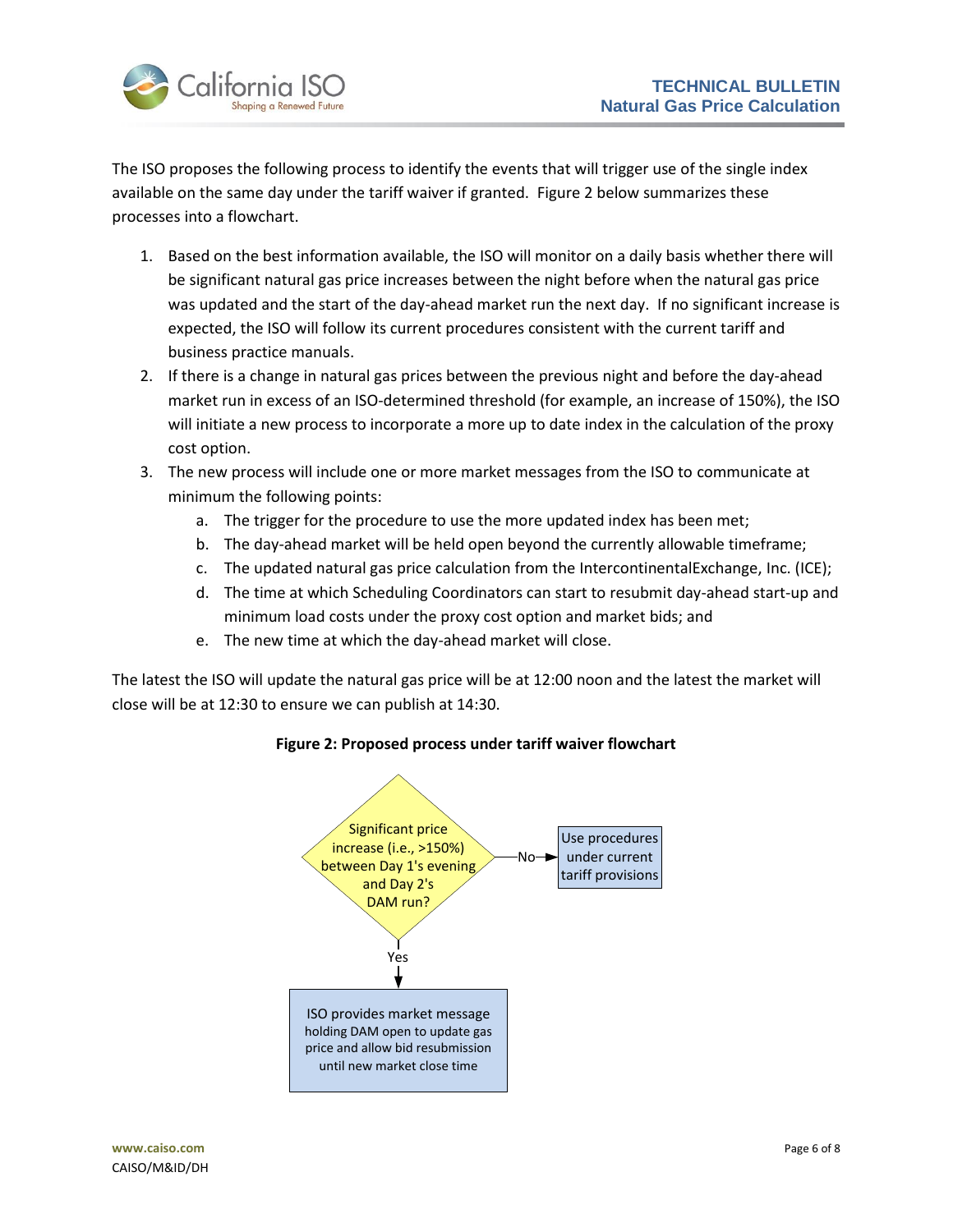

### <span id="page-6-0"></span>**Next steps**

The schedule for stakeholder engagement with regard to the tariff waiver is as follows:

| <b>Date</b>       | Event                             |
|-------------------|-----------------------------------|
| Friday, 2/21/14   | Technical bulletin posted         |
| Thursday, 2/27/14 | Stakeholder call                  |
| Tuesday, 3/4/14   | Stakeholder comments due          |
| Wednesday, 3/5/14 | ISO files tariff waiver with FERC |

The ISO also plans to review this issue more comprehensively via a separate stakeholder process that includes review of the current market bidding rules. A separate notice will be provided.

Comments should be sent to: Delphine Hou a[t dhou@caiso.com.](mailto:dhou@caiso.com)

## <span id="page-6-1"></span>**Appendix: Affected tariff sections**

#### **39.7.1.1.1.3 Calculation of Natural Gas Price**

To calculate the natural gas price, the CAISO will use different gas price indices for the Day-Ahead Market and the Real-Time Market and each gas price index will be calculated using at least two prices from two or more of the following publications: Natural Gas Intelligence, SNL Energy/BTU's Daily Gas Wire, Platt's Gas Daily, and the Intercontinental Exchange. If a gas price index is unavailable for any reason, the CAISO will use the most recent available gas price index. For the Day-Ahead Market, the CAISO will update the gas price index between 19:00 and 22:00 Pacific Time using natural gas prices published on the day that is two (2) days prior to the applicable Trading Day, unless gas prices are not published on that day, in which case the CAISO will use the most recently published prices that are available. For the Real-Time Market, the CAISO will update gas price indices between the hours of 19:00 and 22:00 Pacific Time using natural gas prices published one (1) day prior to the applicable Trading Day, unless gas prices are not published on that day, in which case the CAISO will use the most recently published prices that are available.

#### **30.4.1.2 Registered Cost Option**

Under the Registered Cost option, the Scheduling Coordinator may register values of its choosing for Start-Up Costs and Minimum Load Costs in the Master File subject to the maximum limit specified in Section 39.6.1.6. For a resource to be eligible for the Registered Cost option there must be sufficient information in the Master File to calculate the Proxy Cost option for the specific Registered Cost option value. Any such values will be fixed for a minimum of 30 days in the Master File unless (a) the resource's costs for any such value, as calculated pursuant to the Proxy Cost option, exceed the Registered Cost option, in which case the Scheduling Coordinator may elect to switch to the Proxy Cost option for the balance of any 30-day period, or (b) any cost registered in the Master File exceeds the maximum limit